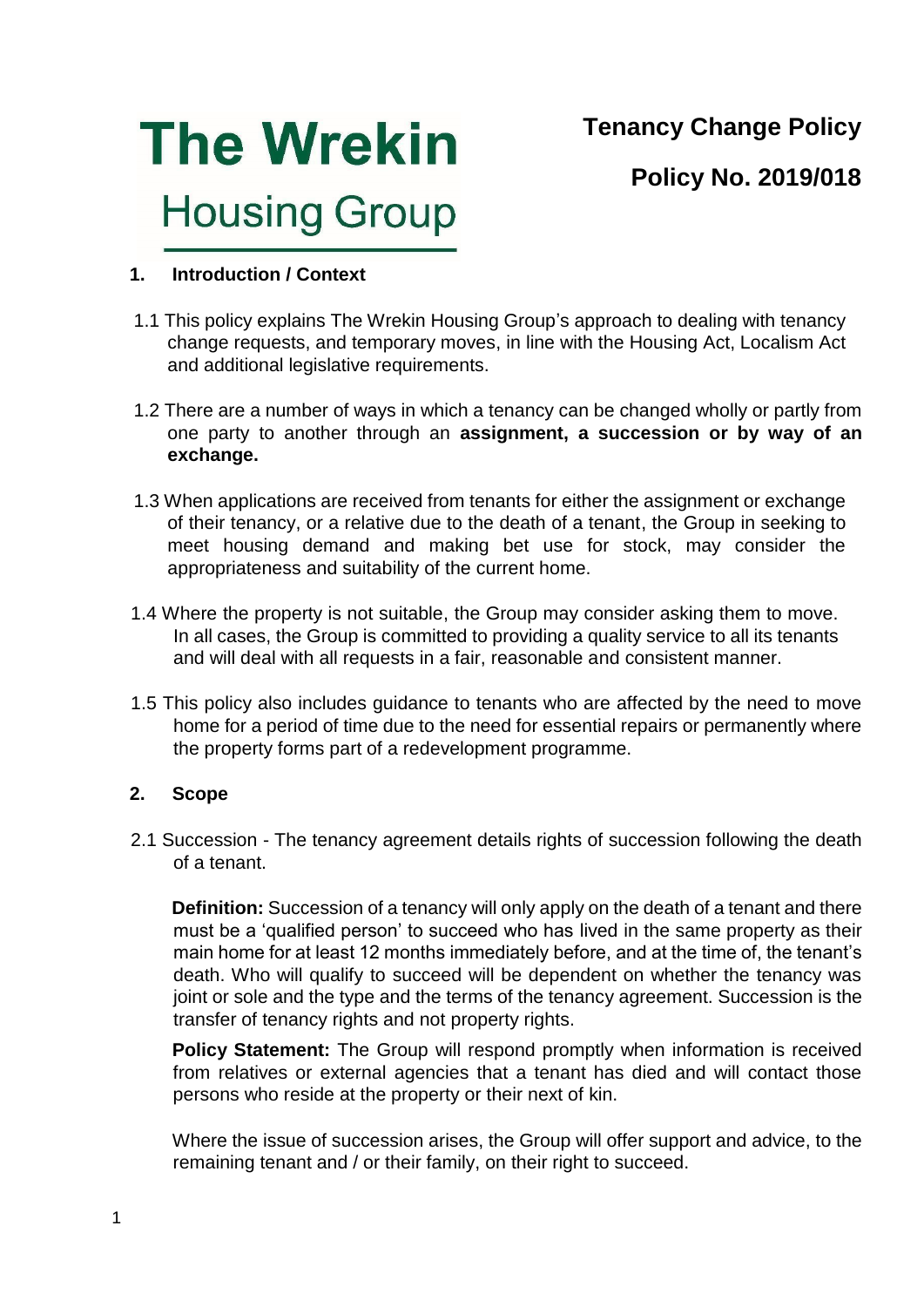The Group will ensure that the legal rights of persons qualifying to succeed to a tenancy are protected and acted upon, providing advice and support in a sensitive, non-intrusive but clear way.

Ensuring that *non-qualifying* persons are treated in a sympathetic way the Group will provide advice on rehousing options. This may include referring occupants to the appropriate local authorities housing needs section, ensuring they seek advice on their rights under Homeless and other legislation.

The Group will ensure that the procedures for dealing with issues such as the appropriateness of "more suitable alternative accommodation" and tolerated levels of under-occupation are consistent with the Groups overall housing management priorities and policies.

2.2 Assignment and Mutual Exchange

**Definition**: An assignment is where a person is assigned or takes over all the rights and responsibilities of the tenancy which are passed from the original tenant to a new tenant.

There are three ways an assignment can take place:-

2.2.1 Mutual Exchange: The term mutual exchange (MX) describes the ability of 2 (or more) tenants in the public housing sector to move house by swapping their homes. Who would have the right to MX is dependent on the type of tenancy they have with the Group.

2.2.2 A Court Order: By direction of a Judge under matrimonial proceedings.

2.2.3 Assignment to a would-be successor: This assignment of a tenancy can only take place if the new tenant would have the right to succeed to the tenancy should the tenant have died. This is dependent on the type of tenancy you have with the Group.

When considering requests for permission for assignment, the Group will consider the following:

- Who will be residing in the property following the assignment?
- Will the property be of a suitable size and type for the person / people residing there? If the property is not of a suitable size and type, the person / people should be advised about applying for a suitable property in accordance with the Allocations Policy for the relevant local authority.
- Has the tenant who is leaving the property secured alternative settled accommodation or received appropriate advice regarding this?
- There should be no rent arrears or other serious tenancy breaches.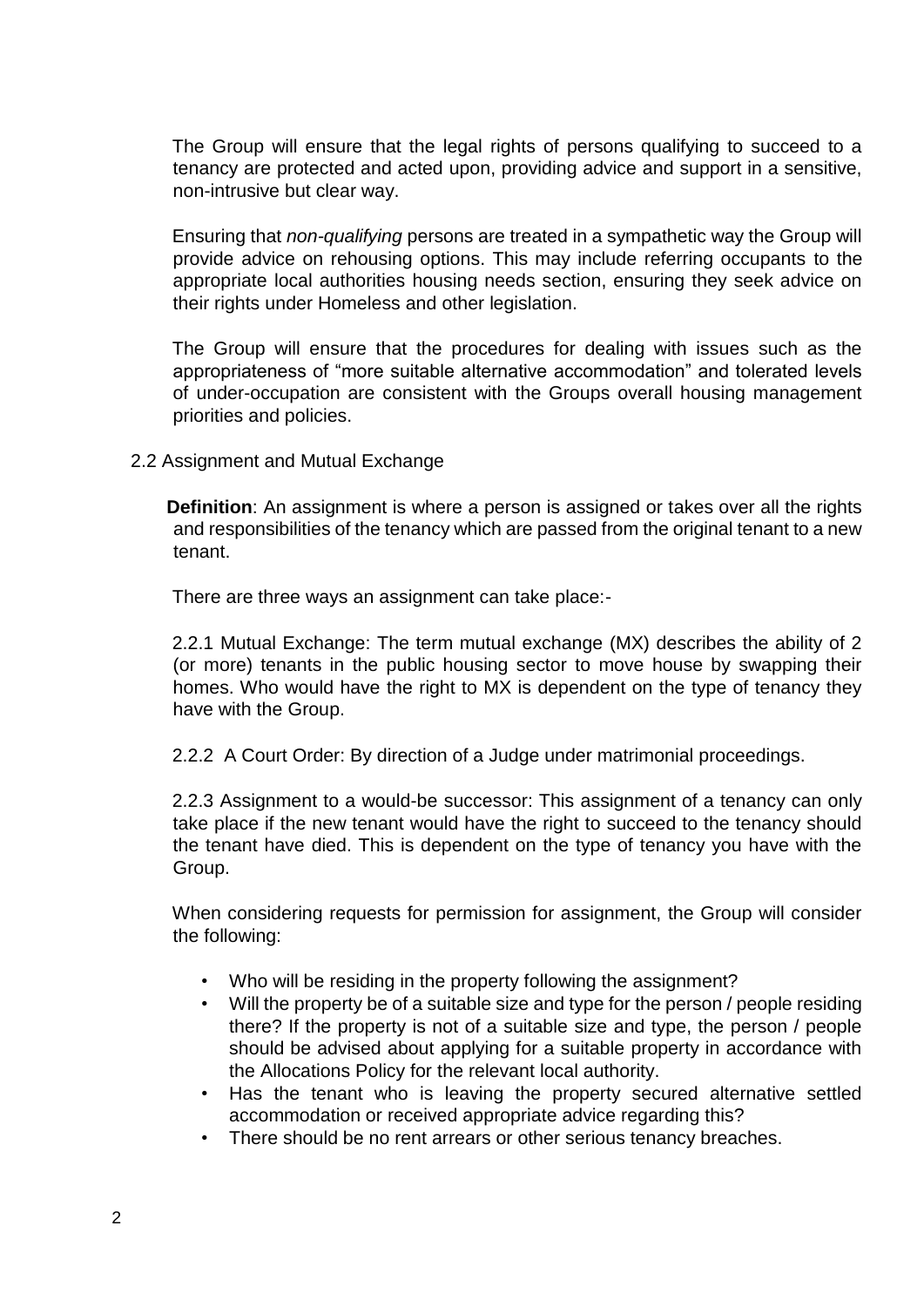**Policy Statement**: The Group will provide an easy to understand process for tenants enabling them to exercise the right to assign or exchange their tenancy in accordance with their tenancy agreement.

The Group will notify all joint tenants if a request for assignment is being refused and the reason(s) why.

Where a court has ordered that the tenancy be assigned as a result of matrimonial proceedings, the Group will carry out the assignment in accordance with the court order.

The Group will support tenants to exchange their home when it is no longer suitable for their needs seeking to meet housing demand and making best use of stock

Consent to Mutually Exchange - We will treat applications fairly and consistently and in accordance with the criteria set out in Section 158 of the Localism Act 2011 (if applicable). We will give consent to exchange to Group tenants who have an assured or a fixed term tenancy agreement of 2 or more years. How we complete exchanges will be dependent on the type of tenancy each party has. This may be a surrender of the existing tenancy and new tenancy of the new property or assignment of the rights and responsibilities.

The Group will only refuse an application for a mutual exchange in the following circumstances:

- Either tenant has an Introductory or demoted tenancy (shorthold tenancy) Either tenant is under Notice of Seeking Possession or legal proceedings have begun following Notice;
- Either property is specifically designed or adapted to help a disabled person or has other special features or the new tenant does not need this assistance.
- Either property is too large or too small for either tenant. We will apply the same rules for exchange as for successions when considering under occupation;
- Any other reason contained in Schedule 3 of the Housing Act 1985 or Schedule 14 of the Localism Act 2011.

If the Group decides to refuse the application we will do so within 20 working days of receipt of the application.

Should a mutual exchange be approved, any costs incurred by the Group in relation to damage or repairs that are not the responsibility of the Group, will be charged to the exchanging tenants.

At any time up to the signing of the deed of assignment (the document that transfers the rights in the tenancy agreement to another person) or new tenancy agreement, the application to mutually exchange or assign may be withdrawn on the written notice of at least one of the parties involved. If any additional costs are incurred by the Group will still be charged to the tenant.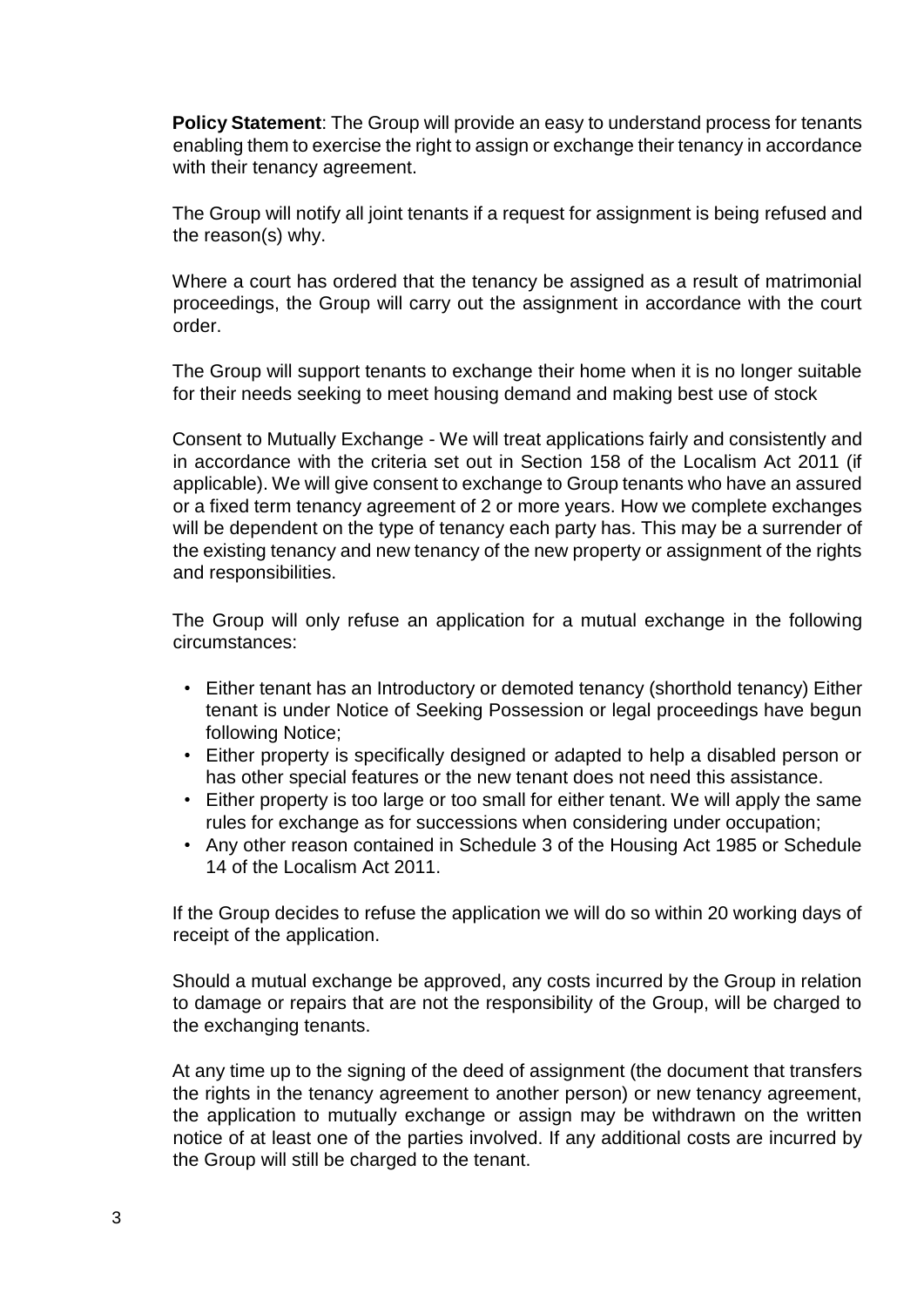If a customer believes we have not adhered to the relevant rules set out in the Housing and Localism Act for refusing consent, they will have the right to appeal against our decision.

2.3 Temporary Move due to Essential Repairs or Redevelopment (Decant)

**Definition**: Decants may take 2 forms:

- Temporary Decant where tenants move out for a period of time, to enable essential repairs or improvements to be made. Once the works are complete the tenant will move back into their original home;
- Permanent Decant where tenants are moved permanently into suitable alternative accommodation. This is where the property is to be demolished or redeveloped. If new properties are to be built on the same site tenants may be given the option to move back to the redeveloped site where the accommodation is appropriate.

Specific details of the terms agreed will be unique for each site.

**Policy Statement**: The Group will provide suitable and reasonable alternative accommodation for a temporary or permanent move and work with the tenant to meet their requirements and preferences. Where a tenant is moved on a temporary decant this will be under a contractual tenancy. If it is a permanent decant it will be dealt with by a surrender of tenancy and new tenancy at the new property. We recognise that moving can be stressful or upsetting for residents. We are committed to making the move as easy as possible, keeping residents informed on the progress of work in their home.

#### Power to decant

If tenants refuse the offer of decanted properties and this refusal affects the health and safety of the tenant and family and or delays the start of major repairs, improvement / demolition or re-development, the Group can instigate legal powers to decant tenants under the grounds set out in the relevant Housing Act.

Emergency decants - this policy does not apply to the decanting of tenants in an emergency such as fire or flood. Where an unexpected event has caused a property to become uninhabitable and there are health and safety risks if the tenant remains in the property, the Group will liaise with the relevant local authority to fulfil any duty they may have to re-house this tenant. If this is not possible the Group will try and find temporary alternative accommodation within our existing stock.

In all circumstances above, the Group at all times will give housing advice to ensure tenants are fully informed of the effect on their tenancy; including the impact of fixed term tenancies; any change in rents and any implications on the tenants preserved right to buy, right to acquire or other rights.